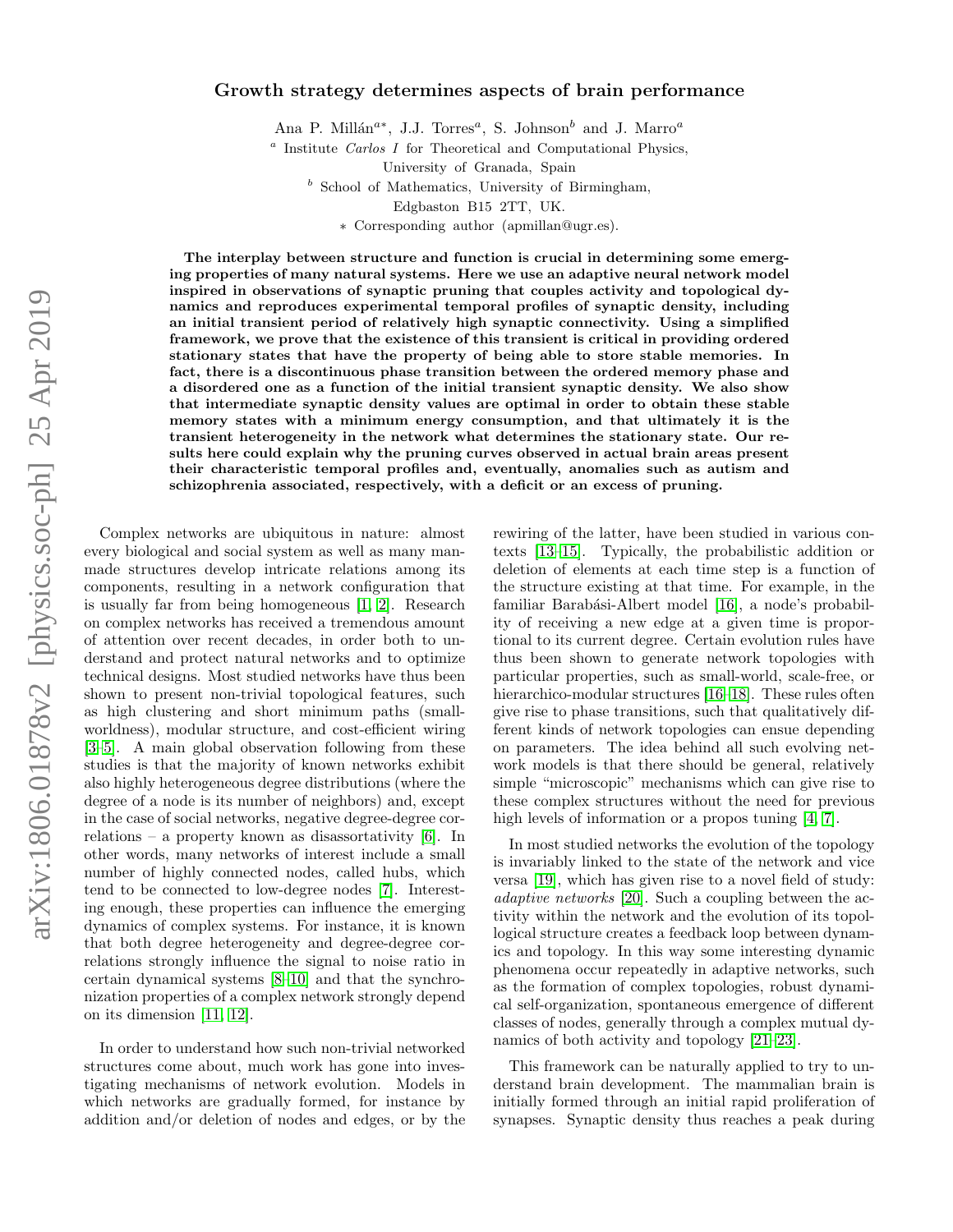early infancy and from then on it begins a steady decline down to about half this value later in life, in a process known as synaptic pruning [\[24,](#page-7-0) [25\]](#page-7-1). It is believed that the reason for reducing synaptic density is becoming more energetically efficient [\[26\]](#page-7-2). But then a question arises, why not begin life with the optimal synaptic density? Recent studies have suggested that details of synaptic pruning may have large implications on high-level brain functions, and they have been related to the emergence of some neurological disorders such as autism and schizophrenia [\[27,](#page-7-3) [28\]](#page-7-4). However, little is so far known about the influence of synaptic pruning and the relatively high synaptic connectivity during early brain development on its performance.

Here we consider a computational model of synaptic pruning that includes an initial transient period of high synaptic density, and may thus serve to analyze what factors affect both pruning efficacy and details of the stationary state of the system. Our model adatps a biologically inspired evolving neural network model [\[29,](#page-7-5) [30\]](#page-7-6) that couples an attractor neural network [\[31\]](#page-7-7) with a preferential attachment network evolution [\[32\]](#page-7-8), based on the fact that synaptic growth and death are related to neural activity [\[33\]](#page-7-9). This setup creates a feedback loop between structure and dynamics, leading to two qualitatively different kinds of behaviors, as it has been previously shown [\[29,](#page-7-5) [30\]](#page-7-6). In one of them, the network structure becomes heterogeneous and dissasortative and the system then displays good memory performance. In the other, the structure remains homogeneous and incapable of pattern retrieval. We also show that the inclusion of an initial, transient rapid growth, even in a simple case, introduces a dependence on the initial synaptic density that increases network performance, in terms of memory retrieval, even in the presence of high levels of noise. The basic mechanism which illustrates our model here needs not be restricted to neural networks, but may help understanding also how other structures form, e. g., in the case of protein interaction networks which also change in evolutionary time scales in a way that is related to their physiological activity [\[13\]](#page-6-10). In fact, as it is the case of our model, most biological networks change with time so that pruning may be a general mechanism for network optimization trying to minimize energy consumption in an environment of limited resources without the need for a great amount of information specifying the initial topology.

#### Synaptic pruning model

The synaptic pruning model in this work couples a traditional associative memory model, the Amari-Hopfield model [\[31\]](#page-7-7), with a preferential attachment model for network evolution [\[29,](#page-7-5) [30,](#page-7-6) [32\]](#page-7-8). The system consists of an undirected N-node network whose nodes may be interpreted as neurons, whereas edges stand for synapses. Network structure is defined by the adjacency matrix

 $e_{ij} = \{1, 0\}$ , indicating the presence or absence of an edge, respectively. Though the model may be easily generalized in this and other details, each neuron  $i$  is modeled by a stochastic binary variable  $s_i(t) = \{0, 1\}$ , indicating a silent or firing neuron.  $s_i(t)$  follows an Amari-Hopfield dynamics where the level of stochasticity is characterized by a noise parameter or temperature  $T$ , where  $T = 0$  corresponds to the deterministic limit [\[31\]](#page-7-7) (see [Methods\)](#page-7-10). Each existing synapse is characterized by its synaptic weight  $w_{ij}$ , which is a real variable defined according to a Hebbian learning rule so that the pattern of activity  $\{\xi_i = 0, 1\}$  is made to be an attractor of the dynamics, therefore called a "memory" [\[31\]](#page-7-7). The macroscopic state of the system may be characterized by the overlap of the network with the memorized pattern, namely

<span id="page-1-1"></span>
$$
m(t) = \frac{1}{Na_0(1 - a_0)} \sum_{i=1}^{N} (\xi_i - a_0)s_i
$$
 (1)

where  $a_0 = \langle \xi_i \rangle$  is the mean activation of the pattern, introduced for normalization purposes.  $m(t) = 1$  indicates that the state of the network is equal to the pattern, and the system is in a memory state, whereas  $m(t) = 0$  corresponds to the non-memory state. In a fully connected network, the stationary value  $\bar{m} \equiv m(t \to \infty)$  undergoes a continuous transition from a phase of memory recovery  $(\bar{m} \to 1)$  to one dominated by noise  $(\bar{m} \approx 0)$  as a function of T, at the critical value  $T_c = 1$ .

The topology changes in time following a Markov process given by the probabilities  $\widetilde{P}_i^g$  and  $\widetilde{P}_i^l$  that each node  $i$  has to gain and loose an edge at time  $t$ . These are assumed to factorize in two terms,  $\widetilde{P}_{i}^{g} = u(\kappa)\widetilde{\pi}(I_{i}),$ <br> $\widetilde{P}_{i}^{l} = d(\kappa)\widetilde{\pi}(I_{i})$ , where  $u$  is the mass conventisity on dependent  $\widetilde{P}_i^l = d(\kappa)\widetilde{\eta}(I_i)$ , where  $\kappa$  is the mean connectivity or degree of the nodes in the network and  $I_i$  stands for the incoming current at each neuron from its neighbors. Here u and d represent a global dependence to account for the fact that these processes rely in some way on the diffusion of different molecules through large areas of tissue, for which  $\kappa$  is taken as a proxy [\[33\]](#page-7-9). Provided that  $\tilde{\pi}(I_i)$ and  $\tilde{\eta}(I_i)$  are normalized over the network, the evolution of  $\kappa(t)$  only depends on  $u(\kappa)$  and  $d(\kappa)$ , and it is given [\[29,](#page-7-5) [30,](#page-7-6) [32\]](#page-7-8) by

$$
\frac{d\kappa(t)}{dt} = 2\left[u\left(\kappa(t)\right) - d\left(\kappa(t)\right)\right].\tag{2}
$$

Experimental evidence indicates a fast growth of the synaptic density following birth and preceding synaptic pruning, whose impact on brain development is yet to be fully clarified [\[15,](#page-6-11) [28\]](#page-7-4). These profiles of synaptic density during infancy have been reproduced before with this model [\[29,](#page-7-5) [30\]](#page-7-6) by considering an initial, fast growth of synapses followed by synaptic pruning, namely

<span id="page-1-0"></span>
$$
u(\kappa) = \frac{n}{N} \left( 1 - \frac{\kappa}{2\kappa_{\infty}} + a_g \exp(-t/\tau_g) \right)
$$
  
\n
$$
d(\kappa) = \frac{n}{N} \frac{\kappa}{2\kappa_{\infty}},
$$
\n(3)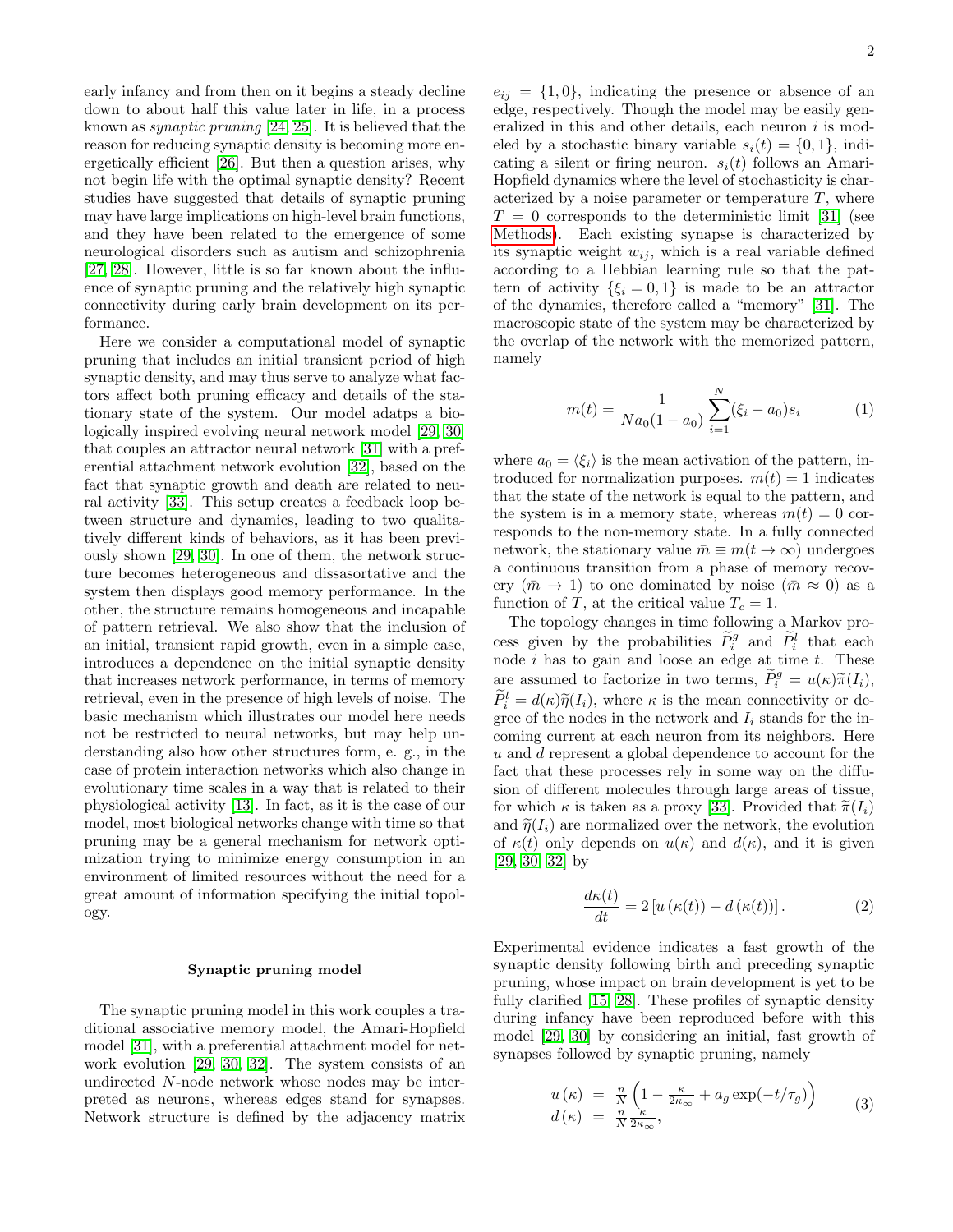where  $\tau_g$  and  $a_g$  control the time-scale and intensity of the initial growth,  $\kappa_{\infty}$  is the stationary mean connectivity, and  $n/N$  characterizes the speed of synaptic growth and death. This leads to  $\frac{d\kappa}{dt}$  =  $\frac{2n}{N}\left[1-\frac{\kappa(t)}{\kappa_{\infty}}\right]$  $\frac{\kappa(t)}{\kappa_{\infty}} + a_g \exp(-t/\tau_g)$ , which has the solution

<span id="page-2-0"></span>
$$
\kappa(t) = \kappa_{\infty} \left[ 1 - b \exp(-t/\tau_g) + c \exp(-t/\tau_p) \right], \quad (4)
$$

where  $\tau_p=N\kappa_\infty/2n$  sets the temporal scale of the pruning process,  $b = a_g \tau_g (\tau_p - \tau_g)^{-1}$  and  $c = \kappa_0/\kappa_\infty + b - 1$ . This model for  $\kappa(t)$  (dashed black line in figure [1](#page-3-0)a) has been shown to reproduce experimental data of the mean synaptic density in the cortex in humans and rodents [\[29\]](#page-7-5).

The local probabilities  $\tilde{\pi}$  and  $\tilde{\eta}$  introduce a dependence on the physiological state of the neurons, and account for local heterogeneity in the network. Following previous studies, we take  $\tilde{\pi}(I_i) \propto I_i^{\alpha}$   $(\alpha > 0)$ ,  $\tilde{\eta}(I_i) \propto I_i$ , which corresponds to synapses being chosen at random for removal, which can be seen as a first order approximation of pruning dynamics [\[14\]](#page-6-19). Network structure is characterized by the homogeneity parameter  $g(t)$ ,

$$
g(t) = \exp(-\sigma_k^2(t)/\kappa(t)),
$$
\n(5)

where  $\sigma_k^2(t)$  is the variance of the degrees of the nodes.  $g(t)$  equals 1 if  $p(k) = \delta_{k_0,k}$  (homogeneous network) and tends to 0 for highly heterogeneous (bimodal) networks. In a topological limit of this model  $(I_i \rightarrow k_i)$ , the stationary value  $\bar{q} \equiv q(t \to \infty)$  undergoes a continuous phase transition from homogeneous networks to heterogeneous ones at  $\alpha_c = 1$  [\[32\]](#page-7-8).

Previous work have analyzed the effect of the coupling between the local structure of the network and the physi-ological dynamics [\[29,](#page-7-5) [30\]](#page-7-6) during synaptic pruning  $(a = 0)$ in eq. [\(3\)](#page-1-0)). Depending on  $\alpha$ , the parameter controlling the heterogeneity of the pruning dynamics, and the temperature  $T$  setting the thermal noise system, three phases were shown to appear: a homogeneous memory phase when both  $\alpha$  and  $T$  are low, in which the network displays memory and its structure is homogeneous; a heterogeneous memory phase for high  $\alpha$ , in which the network is bimodal (appearance of hubs); and a homogeneous noisy phase for high noise  $T$ . Finally, a bistability region was also shown to appear between the heterogeneous memory and the homogeneous noisy phases (which corresponds to moderate  $\alpha$  values,  $1 < \alpha < 2$ , and high temperature,  $T > 1$  as a consequence of the coupling introduced by the model. This is because heterogeneous networks are more tolerant to thermal noise than homogeneous ones, so that the critical temperature  $T_c$  separating the memory and non-memory phases diverges from  $T_c = 1$ for homogeneous networks to  $T_c \to \infty$  for heterogeneous ones, where the presence of hubs stabilizes the memories [\[9,](#page-6-20) [10\]](#page-6-7). In this region the stationary state of the system depends on its initial configuration: networks that are initially heterogeneous display memory and enhanced heterogeneity during the whole evolution of the system,

whereas homogeneous ones fall into the noisy state. Consequently, the initial overgrowth of synapses could have important consequences in the emerging behavior of the system in this region, since it changes the state of the system when synaptic pruning begins. Therefore, in the following we analyze the effect of the non-trivial transient of high connectivity preceding synaptic pruning on the dynamics of the system on the bistability region (in particular, we choose  $\alpha = 1.2, T = 1.3$ .

### Linear approximation

One can easily see that  $\kappa(t)$  as given by eq. [\(4\)](#page-2-0) presents a maximum  $\kappa^* = \kappa(t^*)$ , where  $t^* = \frac{\tau_g \tau_p}{\tau_g - \tau_g}$  $\frac{\tau_g \tau_p}{\tau_p - \tau_g} \ln \left( \frac{\tau_p b}{\tau_g c} \right)$  $\left(\frac{\tau_p b}{\tau_g c}\right)$ . Both  $t^*$  and  $\kappa^*$  depend non-trivially on a,  $\tau_g$  and  $\tau_p$ . Therefore, in order to study the effect of the non-trivial transient of high connectivity on the emergent state of the system, here we consider a first order approximation to this realistic pruning profile. In particular,  $\kappa(t)$  is kept constant (and high),  $\kappa(t) = \kappa_0$ , at the onset of the evolution (see solid black line in figure  $1a$ ), during a "frozen-density" time  $\Delta$ , by imposing that the same number of edges are created and destroyed, namely

$$
u(t) = d(t) = d_0 \,\,\forall t < \Delta,\tag{6}
$$

where  $d_0 = const$ , and in particular we consider here  $d_0 = n/N$ . Thereafter, the mean degree is allowed to vary following the pruning dynamics. This allows us to easily control the width  $(\Delta)$  and height  $(\kappa^* = \max(\kappa_t))$ of the pruning process, which fully characterize it.

An exemplary evolution of the coupled system is shown in figure [1](#page-3-0)a. The initial "frozen-density" period  $(t < \Delta)$ , provides a non-trivial transient of network evolution during which edges are added and removed but  $\kappa(t)$  is kept constant and equal to  $\kappa_0$ . If  $\kappa_0$  is sufficiently large, the system can perform memory retrieval throughout this period even though  $T > 1$ , as indicated by an overlap  $m(t)$ significantly different from zero. Given that the topological dynamics is also taking place, there is meanwhile an underlying rewiring process that starts creating hubs and heterogeneity (given that  $\alpha > 1$ ) and thus  $q(t)$  decreases. Therefore, due to the coupling between memory and heterogeneity, if the network maintains memory it continues to heterogenize, creating a feedback between neural dynamics and topology. Once  $t > \Delta$  synaptic pruning begins, and the system can either fall into the noise state and lose its heterogeneity (purple lines in figure [1](#page-3-0)a), or remain in the heterogeneous memory state (green lines), showing multistability. If the system remains in the memory state, it continues to heterogenize  $(q(t) \rightarrow 0)$ , to the point that it can maintain memory performance as  $\kappa(t) \to \kappa_{\infty}$  (dashed green line in figure [1](#page-3-0)a). On the other hand, if the neural network falls into the noisy state  $(m(t) \approx 0)$ , neural activity – and hence synaptic growth and death – becomes uncorrelated with node degree, and the topology reverts gradually to a more ho-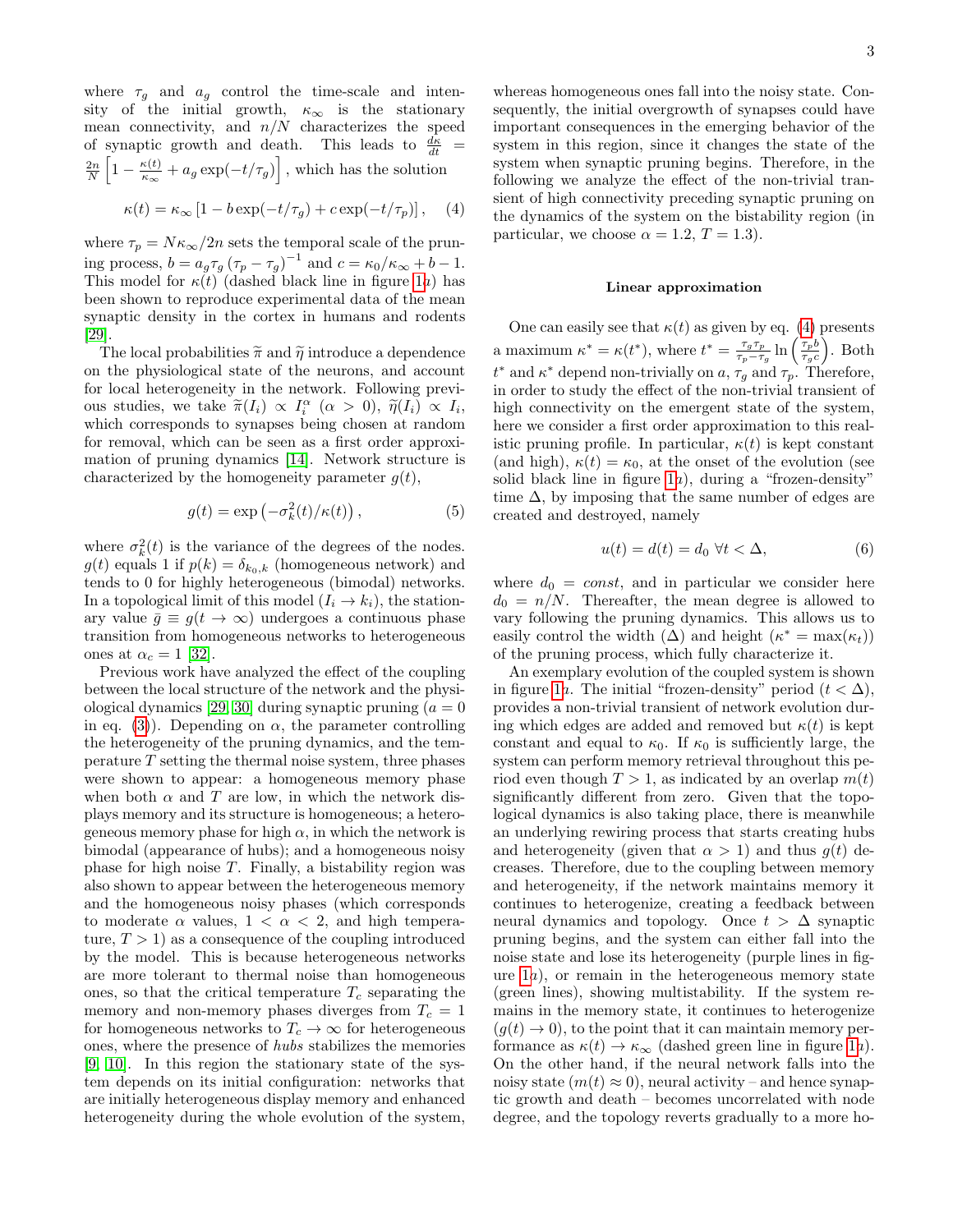

<span id="page-3-0"></span>FIG. 1. (a) The black lines represent  $\kappa(t)$  as given by the realistic model (black dashed line) and the linear approximation model (black solid line). The colored lines show two exemplary temporal evolutions of the linear model with  $\kappa(t)$  as given by the black solid line. We represent  $m(t)$  (colored solid lines) and  $g(t)$  (colored dashed lines) for two realizations leading to two qualitatively different steady states, implying multistability in the system. In green, a series in which the network keeps memory ( $\bar{m} = 0.35$ ) and heterogeneity ( $\bar{g} = 1.0$ ) in the steady state. In purple, the opposite example. All parameters are the same in both situations ( $N = 1600, n = 2$ ,  $\kappa_0 = 40$  and  $\kappa_\infty = 20$  and  $\Delta = 5 \cdot 10^4 MCS$ . (b)  $\bar{m}(\Delta)$  and (c)  $\bar{g}(\tilde{\Delta})$  curves for different system sizes, where  $\tilde{\Delta} = \Delta / \tau_p$ . Results are for  $\kappa_0 = 40$  and  $\kappa_\infty = 20$ . The parameter *n* is scaled with the network size, so that  $n = 5, 10, 20$  respectively for  $N = 800, 1600, 3200$ .

mogeneous configuration  $(g(t) \rightarrow 1$ , dashed purple line), incapable of memory (due to the high noise).

In particular, for a given  $\kappa_0$  there is a discontinuous phase transition as  $\Delta$  is increased from a phase governed by noise,  $\bar{m} \to 0$ , in which networks are homogeneous,  $\bar{q} \rightarrow 1$  (which we shall call homogeneous noisy phase) to one where networks are heterogeneous,  $\bar{g} \to 0$ , and they display memory,  $\bar{m} > 0$  (therefore called heterogeneous memory phase), as shown respectively in panels (b) and (c) of figure [1](#page-3-0) (where  $\Delta$  has been re-scaled as  $\tilde{\Delta} = \Delta/\tau_n$ ). A finite size analysis shows that the results hold for in-creasing network size (figure [1](#page-3-0)b, c is for  $N = 800, 1600$ ) and 3200).

# Non-linear effect of the initial density

The initial density  $\kappa_0$  also has a major effect on the dynamics, determining whether the system will be able to maintain memory retrieval and the minimum  $\Delta$  necessary for it (see figure [2\)](#page-4-0).

In the case  $\kappa_0 = \kappa_\infty$ ,  $\kappa(t)$  is trivially constant and,

given that  $T > 1$ , the system falls into the noisy state regardless of  $\Delta$  (see  $\kappa_0 = 20$  $\kappa_0 = 20$  $\kappa_0 = 20$  in figure  $2a, c$ ). This continues up to slightly higher initial densities (up to  $\kappa_0 = 25$ ), where the memory state is reached even for very low  $\Delta$ . One might expect that the memory state would become easier to reach with higher  $\kappa_0$  but, in fact, the opposite effect is obtained, and networks with increasing  $\kappa_0$  take longer  $\Delta$  to reach the heterogeneous memory phase, for  $\kappa_0 \gg \kappa_\infty$ . This apparent paradox is explained after a deeper look at the system. In fact, large  $\kappa_0$  implies that networks are initially more homogeneous and take more time to become heterogeneous under the topology dynamics. Besides, more edges have to be pruned to make a significant change in the network, which slows down network evolution. In consequence, very highly connected networks are more likely to fall into the noise state for a given  $\overline{\Delta}$ .

One relevant question at this point is how this result depends on the particular definition of  $d_0$ , since so far we have considered  $d_0 = const \,\forall \kappa_0, \Delta$ . However, one may argue that the density of synaptic turnover should depend on the number of existing synapses,  $d_0 = f(\kappa_0)$ . In a more real scenario, one can also define  $d_0$  so as to approximate the mean number  $d_m$  of links added and removed in the realistic model between the two times  $t_1$ and  $t_2$  such that  $\kappa(t_1) = \kappa(t_2) = \kappa_0, t_1 < t_2$ , namely  $d_m \equiv 1/(t_2 - t_1) \sum_{t=t_1}^{t_2} d(\kappa(t))$ . A parabolic approximation of  $\kappa(t)$  as given by eq. [\(4\)](#page-2-0) around  $\kappa^*$  gives for  $d_m$ 

$$
d_m \approx d_m^L \equiv \frac{1}{4\tau_p} \left( \kappa^* + \frac{1}{6} D \Delta_\kappa^2 \kappa_\infty \right),\tag{7}
$$

where  $D = \tau_g^{-2} (\kappa^* / \kappa_\infty - 1) - c (\tau_g^{-2} - \tau_p^{-2}) e^{-t^* / \tau_p}$  and  $\Delta_{\kappa} = \kappa^* - \kappa_0$ . As shown in figure [3,](#page-4-1) the percentage of error associated with the linear approximation ( $\varepsilon \equiv 100 \times$  $|d_m - d_m^L|/d_m$ ) is small. This suggest a scaling relation  $d_0 \propto \kappa_0$ , and in particular one can consider  $d_0 = n\kappa_0/N$ . In the following we refer to this definition as model B, and to the former with  $d_0 = n/N$  as model A. We show the corresponding phase transition curves in panels (b) and  $(d)$  of figure [2.](#page-4-0) Interestingly, even though with model B the number of links rewired at each time depends linearly on  $\kappa_0$ , our main results hold as with model B there is also an optimal intermediate  $\kappa_0$  that requires a minimum time  $\Delta$  to achieve a stationary memory state, indicating a non-linear effect of the initial density on the emerging behavior of the system.

The non-linear (or second order) effect of  $\kappa_0$  also implies that the complementary representation  $\bar{m}(\kappa_0)$  for a given  $\tilde{\Delta}$  shows a bell shape for intermediate  $\tilde{\Delta}$ , with a maximum at  $\kappa_0^A \approx 27$  and  $\kappa_0^B \approx 40$  respectively for models A and B (see figure [4](#page-4-2) panels  $(a)$  and  $(b)$ ). Similarly, one can explicitly measure the minimum value of  $\Delta$  needed to achieve memory for a given density. More generally, we define  $\tilde{\Delta}_{\min}^a(\kappa_0)$  as the minimum value of  $\Delta$  needed to reach a stationary mean overlap equal to  $m_a = 0.1a \bar{m}, a = 1, 2, ..., 10$  for a given  $\kappa_0$ . This definition aims to measure how much time it takes for a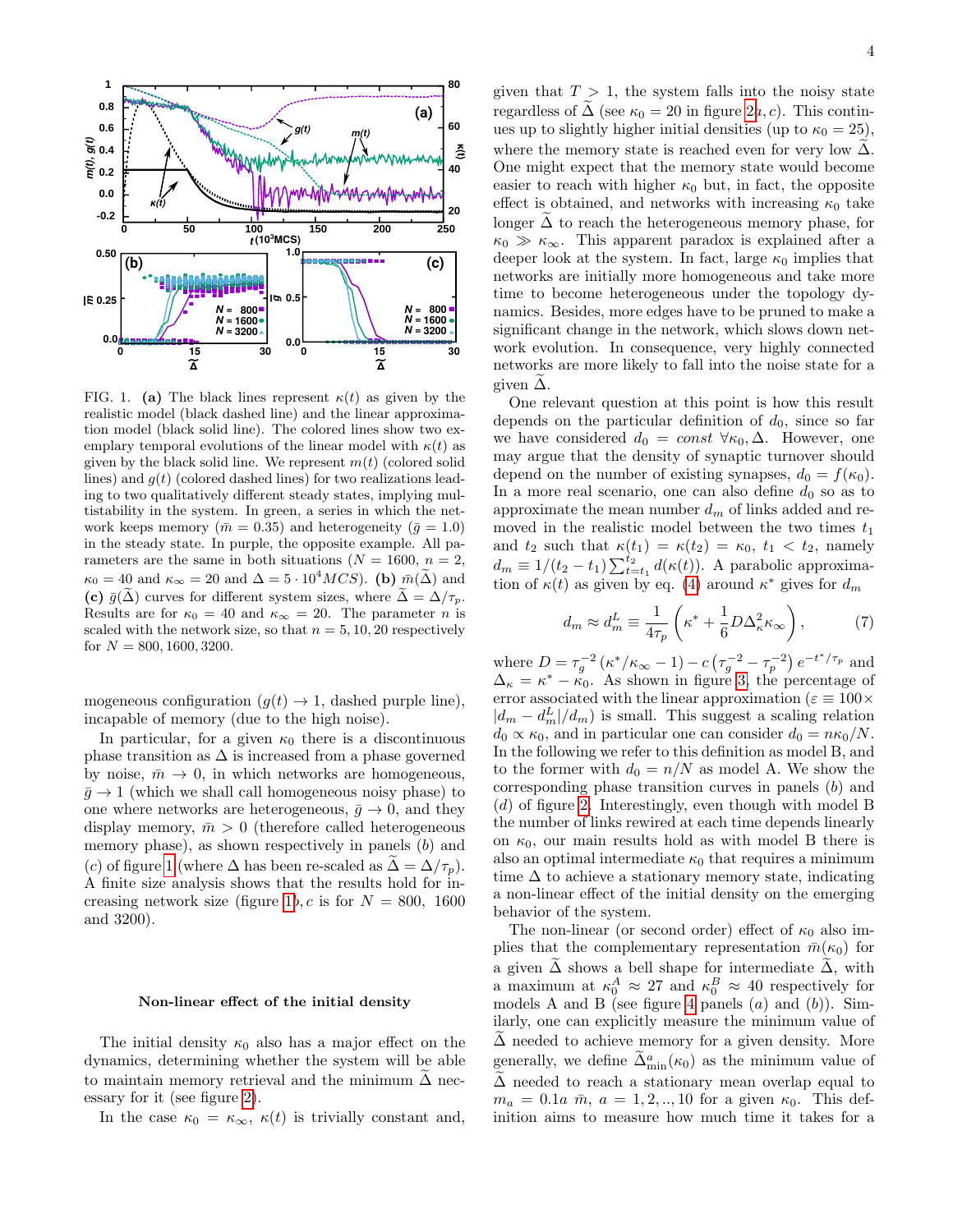

<span id="page-4-0"></span>FIG. 2. Stationary mean values of the overlap,  $\bar{m}$  (panels (a) and (b)) and homogeneity,  $\bar{q}$  (panels (c) and (d)) respectively for models A (panels  $(a)$  and  $(c)$ ) and B (panels  $(b)$  and  $(d)$ ). Results are shown as function of  $\widetilde{\Delta}$  and for different values of  $\kappa_0$  as indicated by the labels on top of the diagrams.  $N =$ 1600 and other parameter values as in figure [1.](#page-3-0)



<span id="page-4-1"></span>FIG. 3. (a) Mean proportion of edges removed between  $t_1$ and  $t_2$  in the realistic model  $(d_m,$  purple line) and the linear approximation  $(d_m^L, \text{green line})$ . (b) Normalized error associated with the linear approximation  $\varepsilon$ . Parameters as in figure [2.](#page-4-0)

given configuration to organize into the heterogeneous state. Minimal values of  $\tilde{\Delta}_{\min}^a$  indicate an optimal initial configuration to reach memory with a minimal energy consumption. Our measures (figure [4](#page-4-2) panels  $(c)$  and  $(d)$ ) indicate a minimum  $\tilde{\Delta}_{\text{min}}^a$  for the same connectivity as the maximum of  $\bar{m}(\kappa_0)$ , namely  $\kappa_0^A$  and  $\kappa_0^B$  in both alternative model descriptions. Therefore, memory is not only reached faster but it is also stronger for the optimal  $\kappa_0$ .

Finally, an integrated view of the effect of network dynamics and the emergent behavior of the system can be obtained by the phase diagram of the system, as shown in figure [5](#page-5-0)e,  $f$ , as a function of the control parameters  $\Delta$  and  $\kappa_0$ . These have been obtained by the integrated analysis of  $\bar{m}(\Delta, \kappa_0)$  and  $\bar{g}(\Delta, \kappa_0)$ , which indicates the existence of a region of stationary memory and heterogeneous networks for both high  $\tilde{\Delta}$  and high  $\kappa_0$ . The phase transition between noise and memory moves to higher  $\Delta$  for higher  $\kappa_0$  in an approximately linear manner, as previously discussed, leading to the contraction of the heterogeneous memory region. On the other hand, very small  $\kappa_0$  never leads to memory, due to the high thermal



<span id="page-4-2"></span>FIG. 4. Panels (a) and (b) show  $\bar{m}(\kappa_0)$  for different values of  $\Delta$ , respectively for models A and B. Panels (c) and (d) show  $\tilde{\Delta}_{mn}^{a}(\kappa_0)$  for different values of  $\Delta$ , respectively for models A and B. This shows how long the frozen period needs to be in order to obtain a certain mean stationary overlap, so that smaller times indicate a faster stabilization of the memory state. Panels  $(e)$  and  $(f)$  show the two dimensional phase diagram of the system, respectively for models A and B. These are obtained through analysis of  $\bar{m}(\tilde{\Delta}, \kappa_0)$  and  $\bar{q}(\tilde{\Delta}, \kappa_0)$ , so that the heterogeneous memory phase is defined by  $\bar{m} > 0$ (in particular we select  $\bar{m} \geq 0.35$ ) and  $\bar{g} \to 0$ , whereas the homogeneous noisy one has  $\bar{m} \to 0$  and  $\bar{g} \to 1$ . Parameter values as in figure [2.](#page-4-0)  $\widetilde{\Delta}$  for model B (panel  $(f)$ ) is defined as  $\widetilde{\Delta} = \Delta/1000.$ 

noise.

Summing up, our results show the benefit of intermediate densities with respect to very high ones in order to achieve memory in a noisy environment. Interestingly, results hold when the density of synaptic turnover  $d_0$  is re-scaled linearly with the density of synapses  $\kappa_0$ , indicating that the longer transient time needed to reach the heterogeneous memory phase for higher  $\kappa_0$  is not only due to the higher number of synapses that need to be rewired. This result suggests why for an evolving network such as the infant brain it is detrimental to initially grow a very high density of synapses, since this increases the energy costs during growth and also during the pruning process, and it does not improve memory retrieval or network structure. On the contrary, a neural network with intermediate values of transient synaptic density would perform more efficiently during pruning. Moreover, this would also be convenient in terms of energy consumption.

## Transient heterogeneity determines network performance.

We have shown a quadratic dependence of the stationary state on  $\kappa_0$  (see figure [4\)](#page-4-2), and discussed the presence of multistability for intermediate values. However, what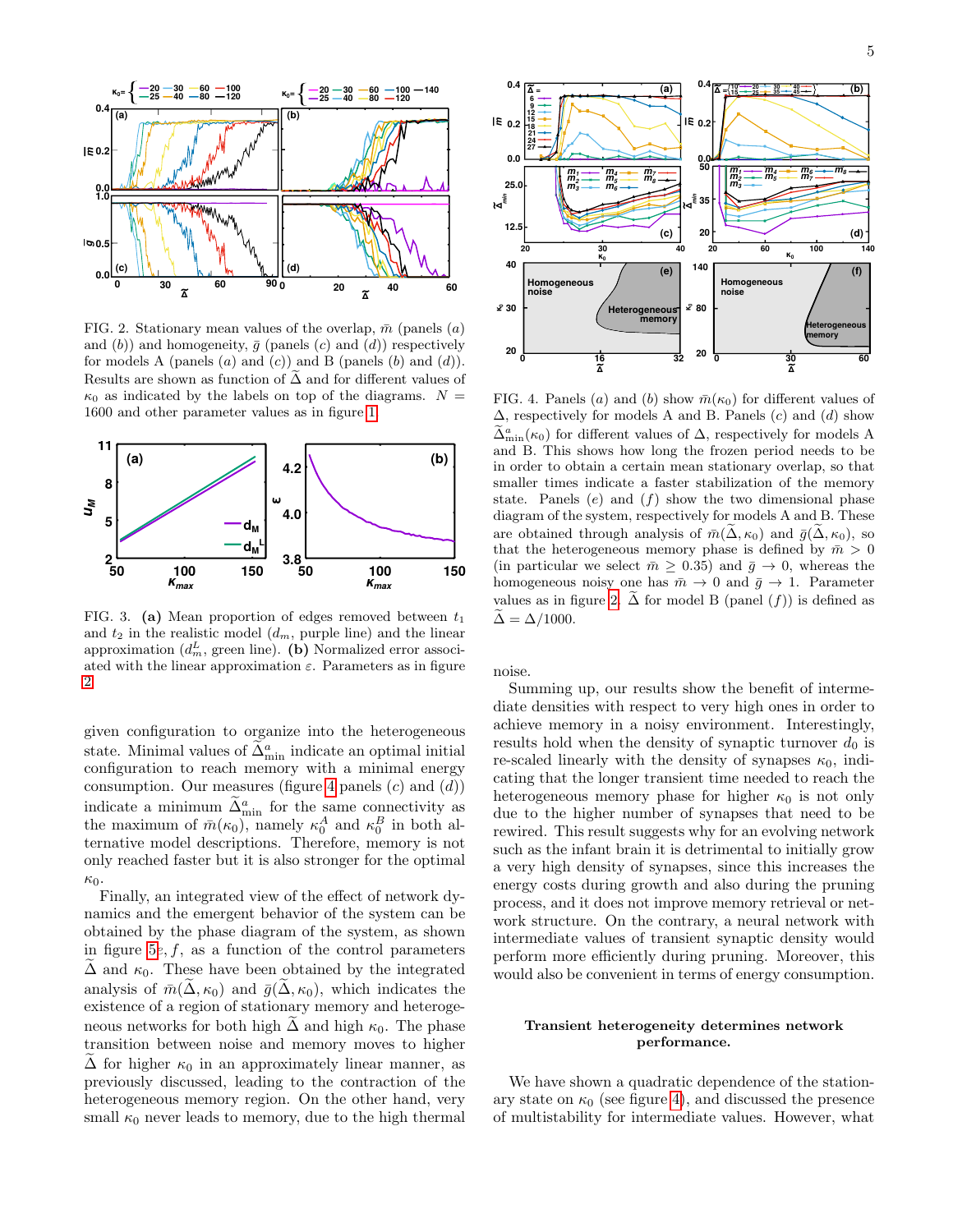determines, on a given trial, the stationary state of the system? Based on the results shown above, we propose that it is the transient level of heterogeneity (that is, the heterogeneity at the onset of the pruning) which determines the probability that the network will maintain memory.

In order to explore this hypothesis, we first define  $q_{\Delta}$ and  $m_{\Delta}$  as the values of g and m at the beginning of the pruning, that is,  $g_{\Delta} = g(t = \Delta)$  and  $m_{\Delta} = m(t = \Delta)$ . These definitions allow us to explore how the stationary state depends on the transient evolution of the system. In particular,  $\bar{m}(g_{\Delta}(\Delta))$  (figure [5](#page-5-0)*a*, *b* respectively for models A and B) shows two main findings. Firstly, a continuous transition from the heterogeneous memory state to the homogeneous noisy one as a function of  $g_{\Delta}$ ; and, secondly, a collapse of the curves for different  $\kappa_0$ . In consequence,  $g_{\Delta}$  determines whether the network will be able to maintain memory once the pruning begins: high onset heterogeneity (small  $q_{\Delta}$ ) implies stationary memory, whereas low heterogeneity (high  $g_{\Delta}$ ) implies a stationary noisy state. These results are independent of  $\kappa_0$  and of the model used, indicating that  $g_\Delta$  is a strong indicator of stationary memory.

Notice that  $g_{\Delta}$  depends not only on  $\kappa_0$  and  $\Delta$ , but also on  $m_{\Delta}$ , since the rewiring process only promotes heterogeneity when the network displays memory. This is shown in figure [5](#page-5-0)c, d, where we display  $\bar{m}$  ( $m_\Lambda(\kappa_0)$ ), with each curve corresponding to a given value of  $\Delta$ , and respectively for models A and B. Since  $m_\Delta$  does not unequivocally determine the stationary state, the curves do not collapse in this case. What it is obtained is a quadratic dependence of  $\bar{m}$  on  $m_{\Delta}$ , indicating an optimal value of transient memory of  $m_{\Delta} \approx 0.5$ . This emerges because  $m_{\Delta} \approx 0.5$  strongly correlates with a minimum  $g_{\Delta}$ , so that the value of  $\tilde{\Delta}_{\text{min}}^a$  necessary for a stationary memory state is minimal for this value. In this sense, if  $m_{\Delta} \ll 0.5$ , there is no transient memory because  $\kappa_0$  is too small and, therefore, there is insufficient heterogeneity. On the other hand, if  $m_{\Delta} \approx 1$ , this is so because  $\kappa_0$ is large and the network is still very homogeneous when pruning begins. In both cases, the network evolves towards a homogeneous configuration. Note that this qualitative result does not depend on the particular definition of  $d_0$  since it holds for both models A and B.

## Discussion

We present here an adaptive network model inspired by observed synaptic pruning that creates a dependence of the final network structure and performance on the transient synaptic density, as one should probably expect in nature. In this model, the introduction of a high fixed-density transient allows for network heterogenization and for the settlement of a memory state under noisy conditions. We have analyzed in detail a point of the  $(T, \alpha)$  phase space corresponding to a bistablity area between heterogeneous memory and homogeneous noisy



<span id="page-5-0"></span>FIG. 5. Panels (a) and (b) show  $\overline{m}(g_{\Delta}(\Delta))$  for different values of  $\kappa_0$ , respectively for models A and B. Panels (c) and (d) show  $\bar{m}(m_{\Delta}(\kappa_0))$  for different values of  $\bar{\Delta}$ , respectively for models A and B.

states, where the system is most sensitive to the details of the evolution and the initial conditions. This happens to correspond to high noise T and also to large  $\alpha$ , so that the system can heterogenize.

In these conditions, we have found that the model exhibits a discontinuous (first order) phase transition as one varies the length of the transient period of fixed density,  $\Delta$ , and the value of this density,  $\kappa_0$ . In fact, there is a quadratic effect of  $\kappa_0$ , such that medium values provide a faster and more stable evolution towards a memory stationary state and there is an optimal  $\kappa_0$  that optimizes the evolution into such a state. Therefore, our results could explain why real world networks such as those in the brain do not create enormous numbers of synapses to begin with during early development. Moreover, being able to achieve eventual good performance with a limited density would also be preferable in terms of energy consumption. We have also shown that the transient heterogeneity determines the stationary state of the system. Given the aforementioned feedback loop, this depends on the transient memory  $m_{\Delta}$  and  $\kappa_0$ , so that the stationary state of the system is ultimately determined by its physiological history.

We have also analyzed the robustness of the results to details of the model and the validity of the approximations considered. In particular, we have found a more realistic approximation such that the density of synaptic growth and death during the transient period of fixed connectivity is proportional to this connectivity. We have found that the qualitative behavior of the system does not depend on these details. Namely, there is also a discontinuous transition from a homogeneous non-memory state to a heterogeneous memory one as the duration  $\Delta$ of the transient period increases, whereas there is a nonlinear dependence on  $\kappa_0$ , and the stationary state of the system is ultimately determined by  $g_{\Delta}$ . Therefore, the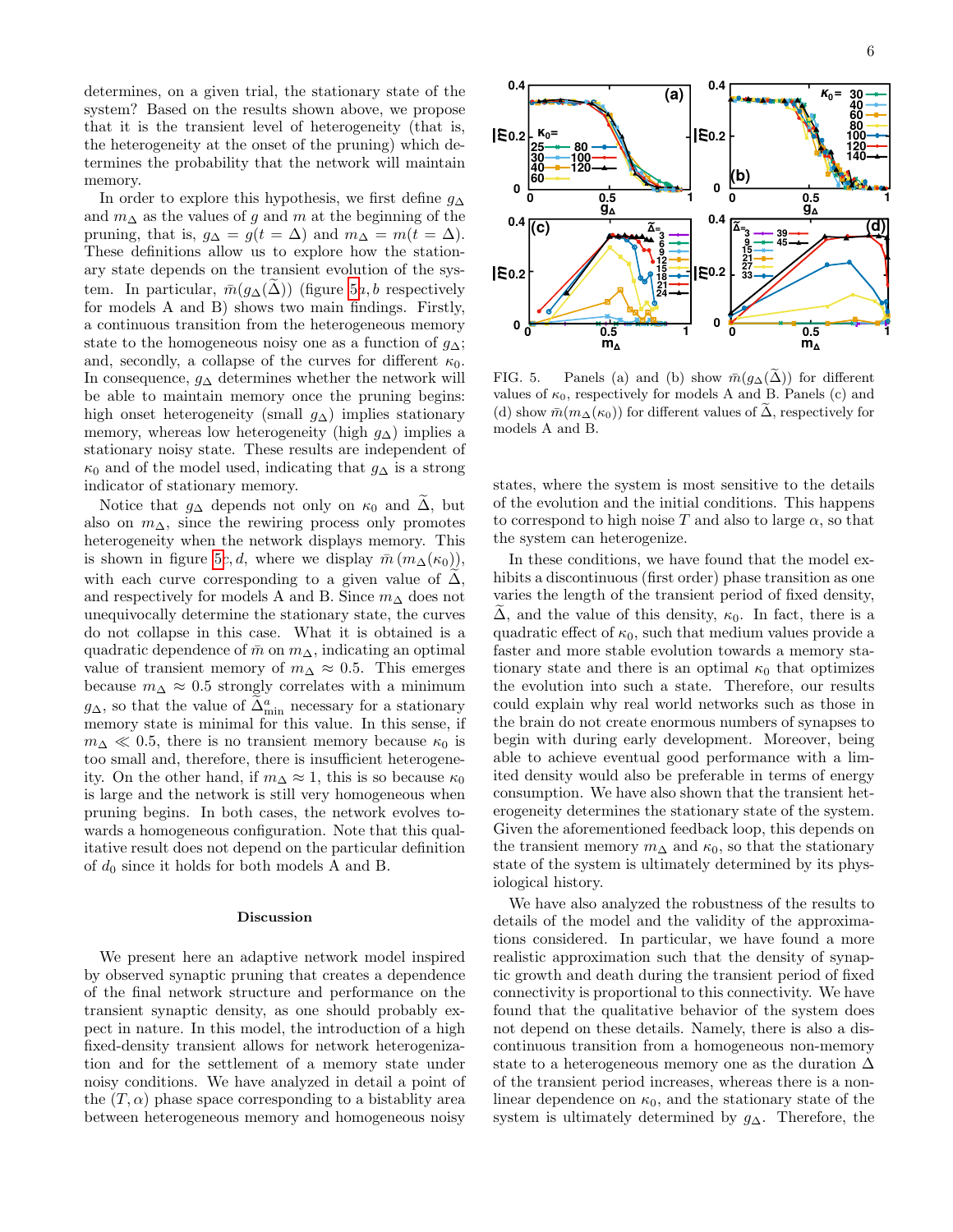results obtained in this work – namely the benefits of a transient high connectivity period, the second order effect of  $\kappa_0$  and the crucial effect of  $g_\Delta$  on the stationary state – are robust with respect to microscopic details of the model.

A question this work clarifies is why brain development produces an initial growth of a great many synapses which are then gradually pruned. If the final density is optimal for energy consumption, why should one go through a transient state of twice this density? Our neural network with an evolving structure based on some simple biological considerations shows that the memory performance of the system does indeed depend on whether it passed through a transient period of relatively high synaptic density. A feedback loop thus emerges between neural activity and network topology such that, beginning with a random network, a transient state of high density can allow for the subsequent pruning of synapses as the topology is optimized for memory performance. Why, though, should the brain not begin with both the low density and high heterogeneity needed for good memory performance? We conjecture that much less genetic information is needed to build a random neural network that is subsequently shaped by its dynamics (under the influence of actual environmental conditions),

- <span id="page-6-0"></span>[1] Boccaletti, S, Latora, V, Moreno, Y, Chavez, M & Hwang, DU Complex networks: Structure and dynamics. Phys.Rep.  $424$ , 175 (2006).
- <span id="page-6-1"></span>[2] Newman, M "Networks" (Oxford U. Press, 2018).
- <span id="page-6-2"></span>[3] Eguiluz, VM, Chialvo, DR, Cecchi, GA, Baliki, M. & Apkarian, A-V Scale-free brain functional networks. Phys.Rev.Let. 94, 018102 (2005).
- <span id="page-6-14"></span>[4] Albert, R Scale-free networks in cell biology. J. of cell science 118, 21 (2005).
- <span id="page-6-3"></span>[5] Gastner, MT & Ódor, G The topology of large open connectome networks for the human brain. Sci. Rep. 6, 27249 (2016).
- <span id="page-6-4"></span>[6] Geza,  $\acute{O}$  Spectral analysis and slow spreading dynamics on complex networks.  $Phys. Rev. E$  88, 032109 (2013).
- <span id="page-6-5"></span>[7] Newman, MEJ The structure and function of complex networks. SIAM Review 45, 167 (2003).
- <span id="page-6-6"></span>[8] Maslov, S & Sneppen, K Specificity and stability in topology of protein networks. Science 296, 910 (2002).
- <span id="page-6-20"></span>[9] Torres, JJ, Muñoz, MA, Marro, J & Garrido, PL Influence of topology on the performance of a neural network. Neurocomputing 58, 229 (2004).
- <span id="page-6-7"></span>[10] de Franciscis, S, Johnson, S. & Torres, JJ Enhancing neural-network performance via assortativity. Phys. Rev. E 83, 036114 (2011).
- <span id="page-6-8"></span>[11] Eytan, D & Marom, S Dynamics and effective topology underlying synchronization in networks of cortical neurons. J. of Neuroscience 26, 33 (2006).
- <span id="page-6-9"></span>[12] Millán, AP, Torres, JJ  $&$  Bianconi, B Complex networks geometry and frustrated synchronization. Sci. Rep. 8, 9910 (2018).
- <span id="page-6-10"></span>[13] Berg, J, Lässig, M & Wagner, A Structure and evolution of protein interaction networks: a statistical model for

than to specify a particular structure. This would also be a more robust developmental path. And why not begin with an even higher initial density? Apart from energetic considerations, we have also seen that there is an optimal initial synaptic density for a high performance neural network to emerge.

Our work here may serve as a starting point and a very suitable theoretical framework for studying the relationship that may exist between certain neurological disorders that appear during brain development, such as childhood autism and schizophrenia in young adults, and different synaptic pruning profiles, as has recently been suggested [\[28,](#page-7-4) [36,](#page-7-11) [37\]](#page-7-12).

### Acknowledgments

We are grateful for financial support from the Spanish Ministry of Science and Technology and the "Agencia Española de Investigación (AEI)" under grant FIS2017-84256-P (FEDER funds), and from "Obra Social La Caixa" (ID 100010434 with code LCF/BQ/ES15/10360004).

link dynamics and gene duplications. BMC Evol. Biol. 4, 51 (2004).

- <span id="page-6-19"></span>[14] Johnson, S, Torres, JJ & Marro, J Nonlinear preferential rewiring in fixed-size networks as a diffusion process. Phys. Rev. E 79, 050104 (2009).
- <span id="page-6-11"></span>[15] Navlakha, S, Barth, AL & Bar-Joseph, Z Decreasing-rate pruning optimizes the construction of efficient and robust distributed networks. PLoS Comput. Biol. 11, e1004347 (2015).
- <span id="page-6-12"></span>[16] Barabási, AL & Albert, R Emergence of scaling in random networks. Science 286, 5439 (1999).
- [17] Watts, DJ & Strogatz, SH Collective dynamics of "smallworld" networks. Nature 393, 6684 (1998).
- <span id="page-6-13"></span>[18] Bianconi, G & Rahmede, C Network geometry with flavor: From complexity to quantum geometry. Phys. Rev. E 93, 032315 (2016).
- <span id="page-6-15"></span>[19] Gross, T & Blasius, B Adaptive coevolutionary networks: a review. J. R. Soc., Interface 5, 259 (2008).
- <span id="page-6-16"></span>[20] Sayama, H, Pestov, I, Schmidt, J, Bush, BJ, Wong, C, Yamanoi, J & Gross, T Modeling complex systems with adaptive networks. Comput. Math. App. 65, 1645-1664 (2013).
- <span id="page-6-17"></span>[21] Vazquez, F, Eguiluz, VM & San Miguel, M Generic absorbing transition in coevolution dynamics. Phys. Rev. Lett. **100**, 108702 (2008).
- [22] Su, G, Ruan, Z, Guan, S & Liu, Z Explosive synchronization on co-evolving networks. EPL (Europhys. Lett.) 103, 48004 (2013).
- <span id="page-6-18"></span>[23] Wiedermann, M, Donges, JF, Heitzig, J, Lucht, W & Kurths, J Macroscopic description of complex adaptive networks coevolving with dynamic node states. Phys.  $Rev. E$  91, 052801 (2015).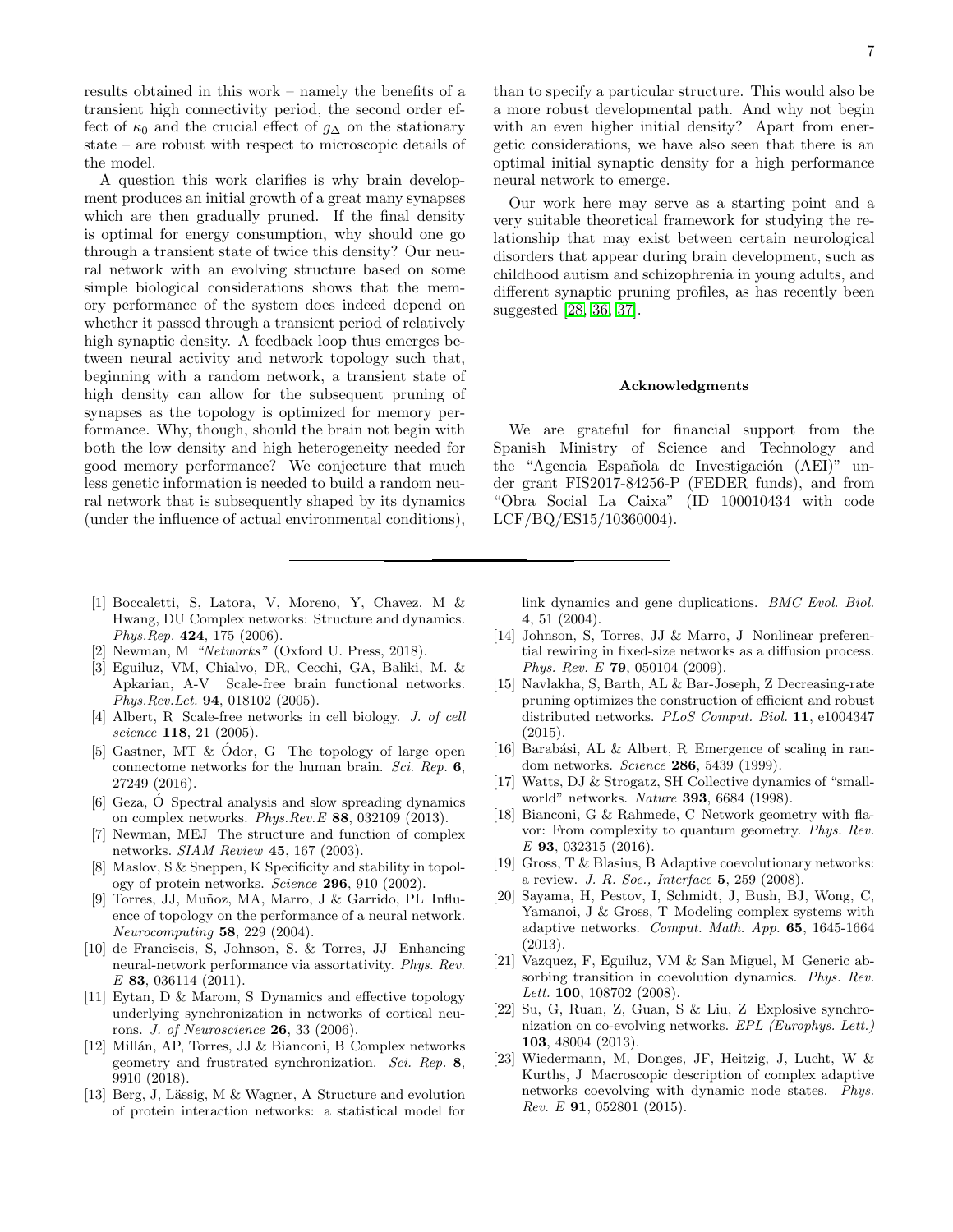- <span id="page-7-0"></span>[24] Chechik, G, Meilijson, I & Ruppin E Synaptic pruning in development: a computational account. Neural Comput. 10, 1759 (1998).
- <span id="page-7-1"></span>[25] Iglesias, J, Eriksson, J, Grize, F, Tomassini, M & Villa, AE Dynamics of pruning in simulated large-scale spiking neural networks. *Biosystems* **79**, 11-20 (2005).
- <span id="page-7-2"></span>[26] Chechik, G, Meilijson, I & Ruppin, E Neuronal regulation: A mechanism for synaptic pruning during brain maturation. Neural Comput. 11, 2061 (1999).
- <span id="page-7-3"></span>[27] Faludi, G & Mirnics, K Synaptic changes in the brain of subjects with schizophrenia. Int. J. Dev. Neurosci., 29, 305 (2011).
- <span id="page-7-4"></span>[28] Tang, G, Gudsnuk, K, Kuo, SH, Cotrina, ML, Rosoklija, G, Sosunov, A, Sonders, MS, Kanter, E, Castagna, C, Yamamoto, A, Yue, Z, Arancio, O, Peterson, OS, Champagne, F, Dwork, AJ, Goldman, J & Sulzer, D Loss of mTOR-dependent macroautophagy causes autistic-like synaptic pruning deficits. Neuron 83, 1131 (2014).
- <span id="page-7-5"></span>[29] Millán, AP, Torres, JJ, Johnson, S & Marro, J Concurrence of form and function in developing networks and its role in synaptic pruning. Nat. Comm. DOI: 10.1038/s41467-018-04537-6 (2018).
- <span id="page-7-6"></span>[30] Millán, AP, Torres, JJ & Marro, J How Memory Conforms to Brain Development. Front. Comp. Neurosci. DIO: 10.3389/fncom.2019.00022 (2019).
- <span id="page-7-7"></span>[31] Amit, DJ "Modeling brain function: The world of attractor neural networks" (Cambridge U. Press, 1992).
- <span id="page-7-8"></span>[32] Johnson, S, Marro, J & Torres, JJ Evolving networks and the development of neural systems. J. Stat. Mech. 2010 P03003 (2010).
- <span id="page-7-9"></span>[33] Klintsova, AY & Greenough, WT Synaptic plasticity in cortical systems. Curr. Opin. Neurobiol. 9, 203 (1999).
- <span id="page-7-14"></span>[34] Molloy, M & Reed, B A critical point for random graphs with a given degree sequence. Random Struct. Algorithms 6, 161 (1995).
- <span id="page-7-13"></span>[35] Bortz, AB, Kalos, MH & Lebowitz, JL A new algorithm for Monte Carlo simulation of Ising spin systems. J. Comput. Phys. 17, 10 (1975).
- <span id="page-7-11"></span>[36] Afroz, S et al. Synaptic pruning in the female hippocampus is triggered at puberty by extrasynaptic GABAA receptors on dendritic spines. eLife, 5:e15106, (2016).
- <span id="page-7-12"></span>[37] Sekar, A. et al. Schizophrenia risk from complex variation of complement component 4. Nature 530, 177 (2016).

#### Methods

<span id="page-7-10"></span>The neural network model. Our system consists of an undirected N-node network whose edges change in discrete time. At time t, the adjacency matrix is  ${e_{ij}(t)}$ ,  $i, j = 1, \ldots, N$ , with elements 1 or 0 according to whether there exists or not an edge between the pair of nodes  $(i, j)$ , respectively. The degree of node i at time t is  $k_i(t) = \sum_j^N e_{ij}(t)$ , and the mean degree of the network is  $\kappa(t) = N^{-1} \sum_{i}^{N} k_i(t)$ .

The neurons (nodes) are modeled as stochastic binary units,  $s_i(t) = \{0, 1\}$ , indicating a firing or silent neuron, respectively. Each edge  $(i, j)$  is characterized by its synaptic weight  $w_{ij}$ , and the local field at neuron *i* is  $h_i(t) = \sum_{j=1}^N w_{ij} e_{ij}(t) s_j(t)$ . The states of all neurons are updated in parallel at every time step following the Amari-Hopfield scheme, according to the transition probability  $P\{s_i(t+1)=1\}$  =  $\frac{1}{2}[1 + \tanh (\beta [h_i(t) - \theta_i(t)])]$ , where  $\theta_i(t) = \frac{1}{2} \sum_{j=1}^{N} w_{ij} e_{ij}(t)$  is a neuron's threshold for firing, and  $\beta = T^{-1}$  is a noise parameter controlling stochasticity (analogous to the inverse temperature in statistical physics) [\[31,](#page-7-7) [35\]](#page-7-13).

A pattern of activity or memory  $\{\xi_i\}$ , with mean  $a_0 = \langle \xi_i \rangle$ , is encoded through  $w_{ij}$  via the Hebbian learning rule,  $w_{ij} = [\kappa_{\infty} a_0 (1 - a_0)]^{-1} (\xi_i - a_0) (\xi_j - a_0)$ , where  $\kappa_{\infty} = \kappa(t \to \infty)$ . The macroscopic order parameter is the overlap of the state of the network with the memorized pattern, given by eq. [\(1\)](#page-1-1). The canonical Amari-Hopfield model, which is here a reference, is defined on a fully connected network  $(e_{ij} = 1, \forall i = j)$  and exhibits a continuous phase transition at the critical value  $T_c = 1$ [\[31\]](#page-7-7).

The pruning model. Edge dynamics are modeled as follows. At each time  $t$ , each node has a probability  $P_i^g = u(\kappa) \pi(I_i)$  of being assigned a new edge to another node, randomly chosen. Likewise, each node has a probability  $P_i^l = d(\kappa) \eta(I_i)$  of losing one of its edges, randomly chosen. Here the time dependence has been dropped for clarity, and  $I_i = |h_i - \theta_i|$  is a physiological variable that characterizes the local dependence.

Initially, network topology is defined as in the configuration model [\[34\]](#page-7-14). Time evolution is then accomplished in practice via computer simulations as follows. First, the number of links to be created and destroyed is chosen according to two Poisson distributions with means  $Nu(\kappa)$ and  $Nd(\kappa)$ , respectively. Then, as many times as needed according to this draw, we choose a node  $i$  with probability  $\pi(I_i)$  to be assigned a new edge, to another node randomly chosen; and similarly we choose a new node  $j$ according to  $\eta(I_i)$  to lose an edge from one of its neighbors, randomly chosen. This procedure uses the BKL algorithm to assure proper evolution towards stationarity [\[35\]](#page-7-13). Therefore, each node can then gain (or lose) an edge via two paths, and we define the effective values of  $\pi$  and  $\eta$  to account for this effect;  $\tilde{\pi} = 1/2 (\pi (I_i) + 1/N)$ and  $\tilde{\eta} = 1/2 (\eta (I_i) + k_i/(\kappa N))$ , where the 1/2 factor is included to assure normalization.

For the sake of simplicity, we consider  $\tilde{\pi}$  and  $\tilde{\eta}$  to be power-law distributed [\[32\]](#page-7-8), which allows one to move smoothly from a sub-linear to a super-linear dependence with a single parameter,  $\tilde{\pi} = I_i^{\alpha}/(\langle I^{\alpha} \rangle N)$  and  $\tilde{\pi} = I_i^{\gamma}/(\langle I^{\gamma} \rangle N)$ . Provious studies have shown that the  $\widetilde{\eta} = I_i^{\gamma}/(\langle I^{\gamma} \rangle N)$ . Previous studies have shown that the qualitative results only depend on the ratio between  $\gamma$ qualitative results only depend on the ratio between  $\gamma$ and  $\alpha$ , so that for simplicity we fix  $\gamma = 1$ , and leave  $\alpha$  as a topological control parameter.

Time evolution of the mean connectivity. The time evolution of  $\kappa(t)$  can be obtained in the topological limit in the model, defined by making the substitution  $I_i \rightarrow k_i$ , so that  $\widetilde{\eta}_i = \widetilde{\eta}(k_i)$  and  $\widetilde{\pi}_i = \widetilde{\pi}(k_i)$ . This is possible since in the memory  $\widetilde{\pi}_i = \widetilde{\pi}(k_i)$ . This is possible since in the memory regime  $I_i \propto k_i$ , whereas in the noisy one both variables follow equivalent noisy dynamics [\[29,](#page-7-5) [30\]](#page-7-6). In this way